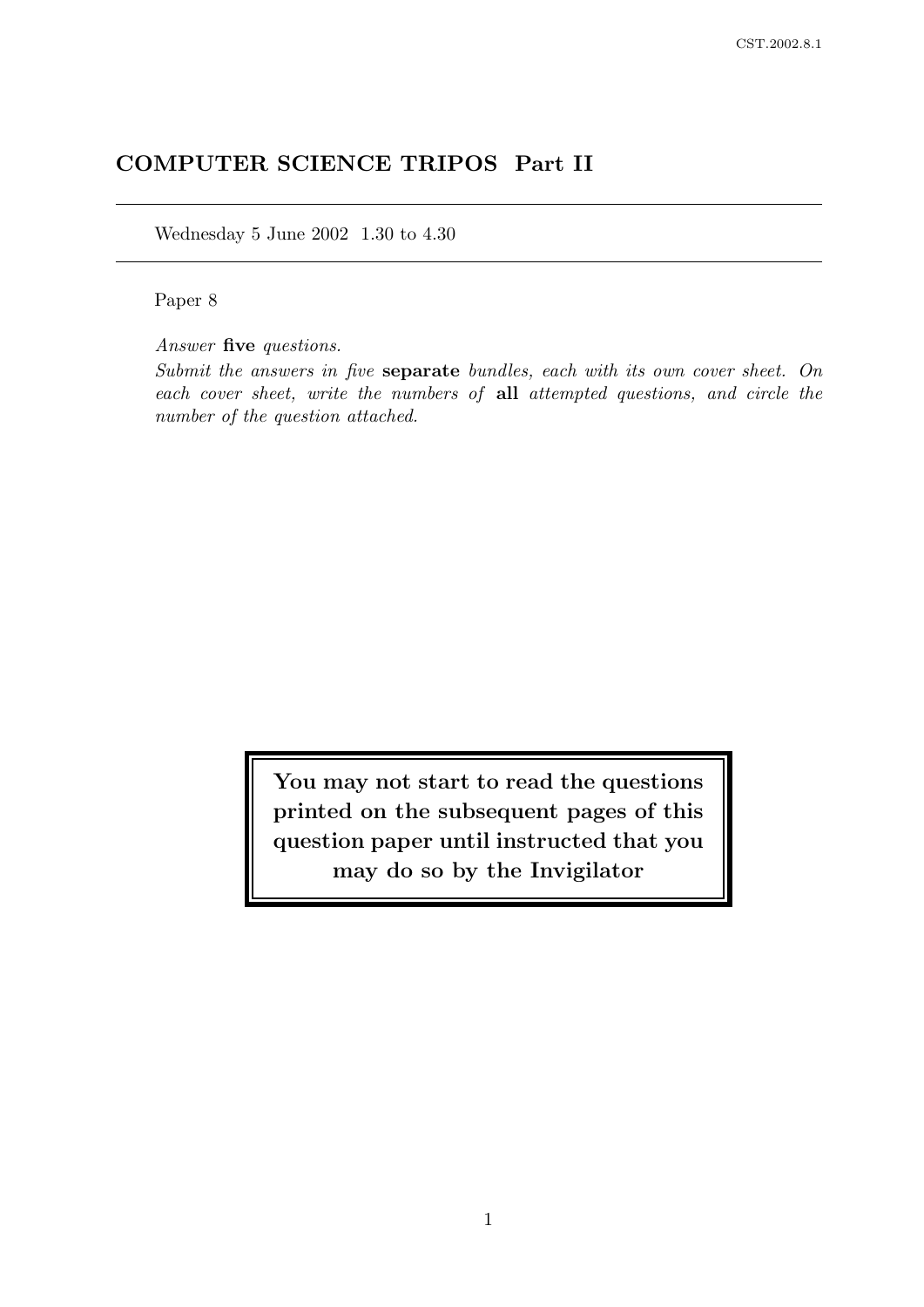### 1 Denotational Semantics

Let D be a cpo with bottom element  $\bot$ . Let  $k : D \to D$  be a continuous function. Let  $\mathbb{B} = \{true, false\}$ . Define the conditional function

$$
\text{if}:\mathbb{B}_\perp \times D \times D \to D
$$

by if  $(b, d, d') = d$  if  $b = true$ , d' if  $b = false$ , and  $\perp$  otherwise. Let  $h : D \to \mathbb{B}_{\perp}$  be a continuous function which is strict (so  $h(\perp) = \perp$ ).

The function  $f^*$  is the least continuous function from  $D$  to  $D$  such that

$$
\forall x \in D. \ f^*(x) = \text{if}(h(x), \ x, \ f^*(k(x)) \ .
$$

- (a) State the principle of fixed point induction. [3 marks]
- (b) Show that

$$
\forall x \in D. \ h(f^*(x)) = \text{if}(h(x), \ h(x), \ h(f^*(k(x)))) \ . \qquad [4 \text{ marks}]
$$

(c) Prove that the property

$$
Q(f) \Leftrightarrow_{def} \forall x \in D. \ h(f(x)) \sqsubseteq \mathit{true}
$$

is admissible. [5 marks]

(*d*) Prove  $Q(f^*)$  by fixed point induction. [8 marks]

# 2 VLSI Design

- (a) Draw a transistor-level circuit diagram of a 2-input NAND gate in CMOS and describe its operation. [6 marks]
- (b) Sketch a stick diagram and physical layout for the same gate, paying attention to the dimensions of the transistors to ensure balanced rise and fall times. [6 marks]
- (c) Draw a transistor-level circuit diagram of a 2-input Muller C-element and describe its operation. Why is this sometimes described as an AND gate for events? [8 marks]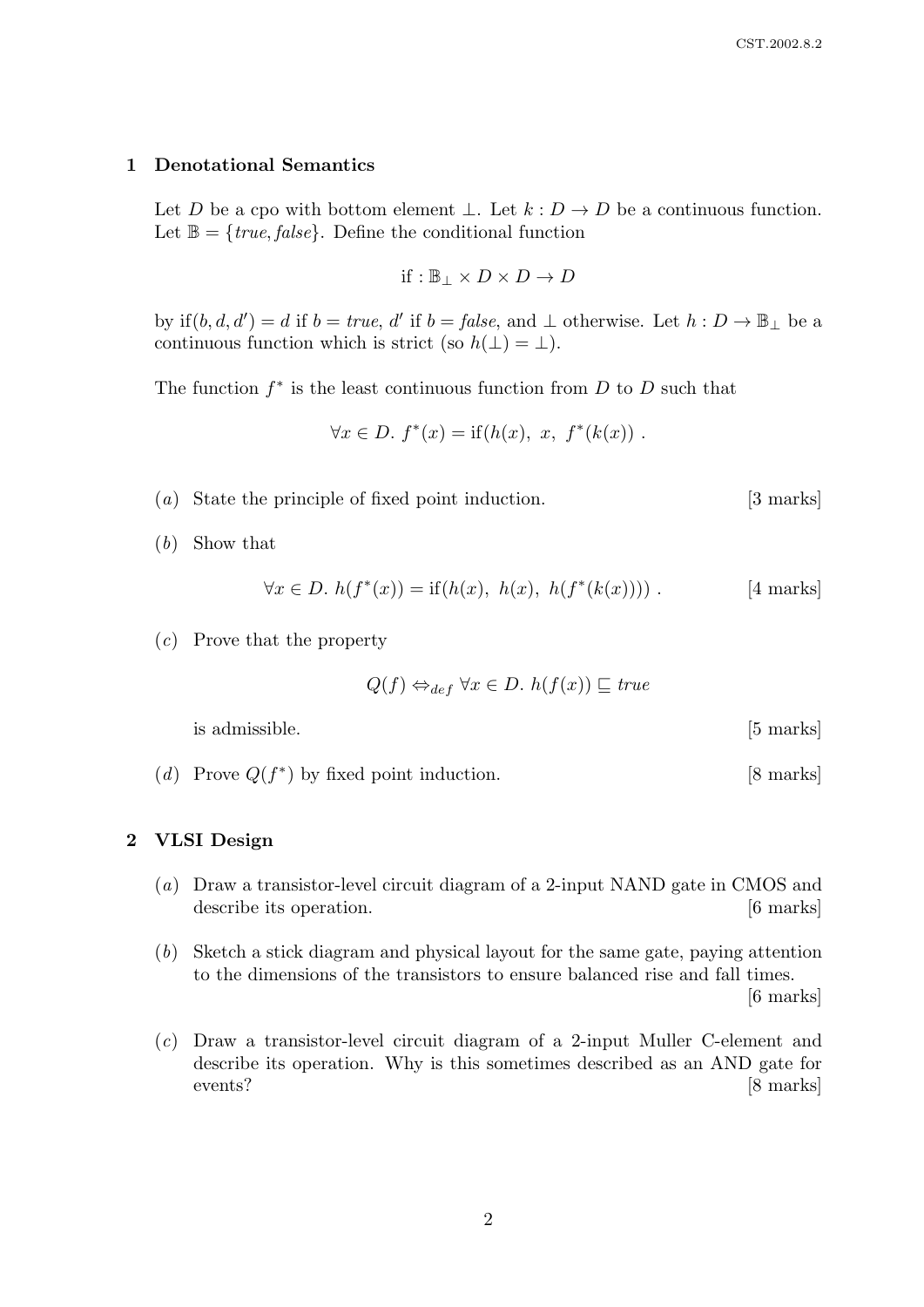# 3 Digital Communication II

- (a) Describe the design and operation of a modern high-performance IP router, such as might be found in the Internet core. [12 marks]
- (b) Contrast the above design with that of a similar performance ATM switch. [4 marks]
- (c) Explain why building switches and routers that are able to keep up with transmission link rates is becoming increasingly difficult. [4 marks]

# 4 Advanced Graphics

- (a) Describe how an object built using constructive solid geometry (CSG) can be represented using a binary tree. Given the intersection points of a ray with each primitive in the tree, show how to calculate the first intersection point of the ray with the entire CSG object. [6 marks]
- (b) Implicit surfaces are normally combined by adding the field functions together to create a "blobby" blended surface. Describe an alternative mechanism (or mechanisms) for combining implicit surfaces which would produce results more akin to CSG union and intersection. Explain why it produces these results. Given this mechanism, suggest a way of combining implicit surfaces to produce a result similar to CSG difference. [4 marks]
- (c) Describe the basic radiosity algorithm. [10 marks]

# 5 Business Studies

- (a) Distinguish between top-down, bottom-up and spiral (rapid prototype) development methodologies. Illustrate your answer with reference to an example of designing a building. [5] marks]
- (b) You are in charge of commissioning the design of a new building, such as the new Computer Laboratory building. Draw up a high-level GANTT chart for this task up to the letting of the building contract. [10 marks]
- (c) Discuss what monitoring and quality control procedures might apply to the design process. How will you get the agreement of the various stakeholders? [5 marks]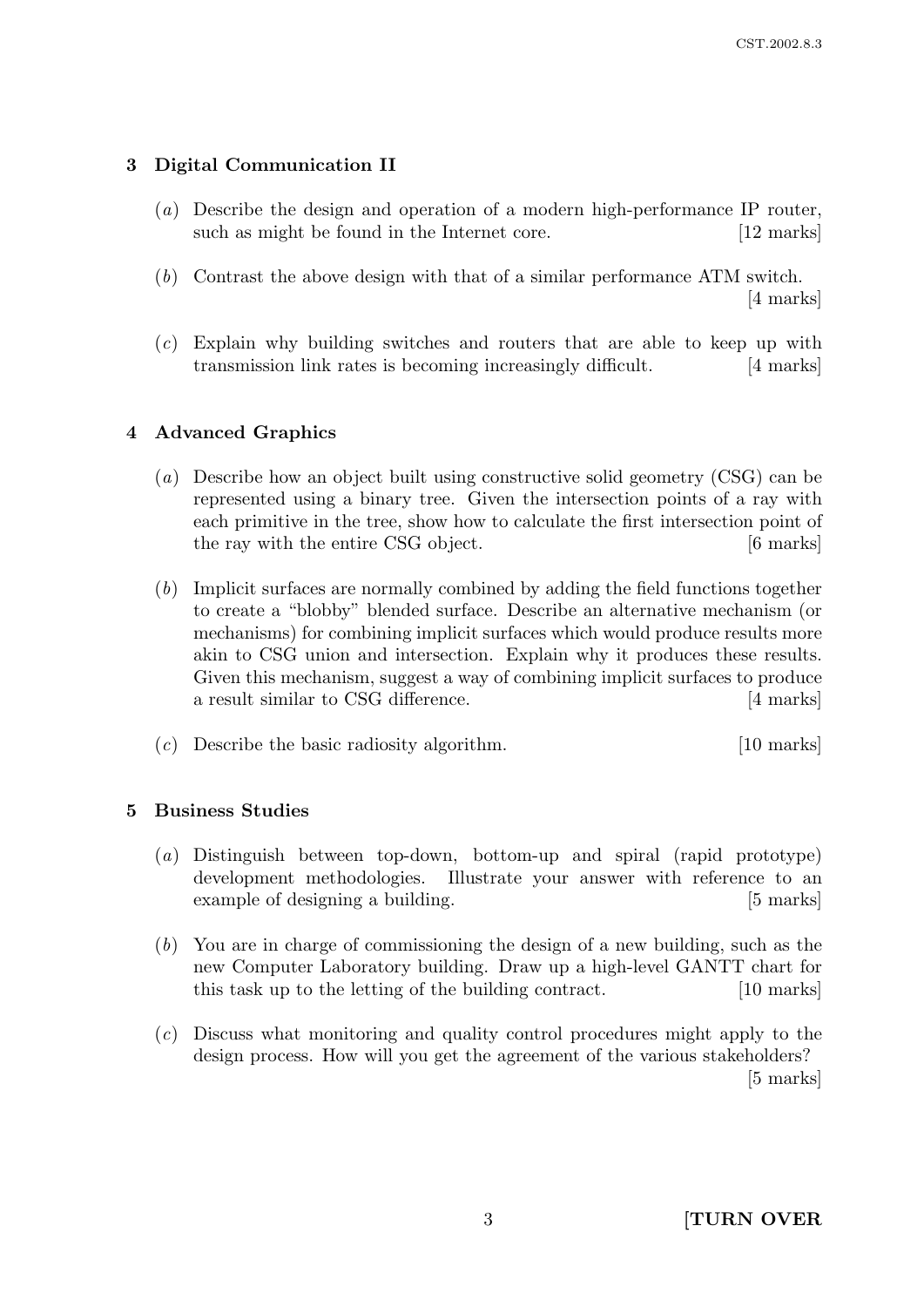## 6 Security

(a) Explain the concept of a Trusted Computing Base and outline its meaning in the context of the access control provided by a typical Unix workstation.

[5 marks]

(b) An automatic teller machine (ATM) communicates with a central bank computer for PIN verification. A 32-bit CRC code is added to each packet to detect transmission errors and then the link is encrypted using a block cipher in counter mode. Describe an attack that is possible in this setup.

[5 marks]

 $(c)$  (i) Describe a cryptographic protocol for a prepaid telephone chip card that uses a secure 64-bit hash function  $H$  implemented in the card. In this scheme, the public telephone needs to verify not only that the card is one of the genuine cards issued by the phone company, but also that its value counter  $V$  has been decremented by the cost  $C$  of the phone call. Assume both the card and the phone know in advance a shared secret K.

[5 marks]

(ii) Explain the disadvantage of using the same secret key  $K$  in all issued phone cards and suggest a way around this. [5 marks]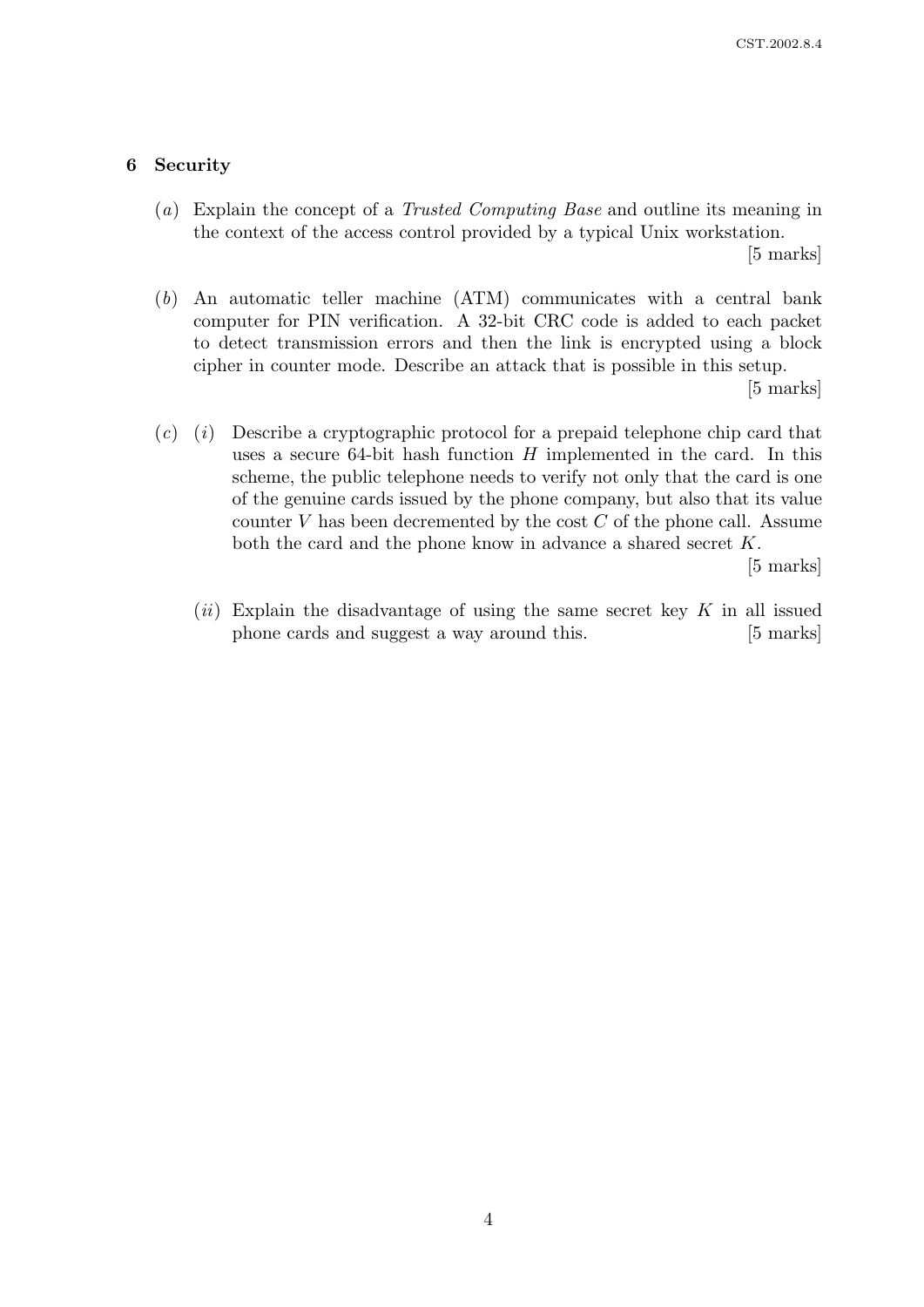# 7 Optimising Compilers

Consider the ML-like language given by abstract syntax

$$
e ::= x \mid \lambda x . e \mid e_1 \ e_2 \mid \text{ref } e \mid ! e \mid e_1 := e_2 \mid \text{if } e_1 \text{ then } e_2 \text{ else } e_3
$$

where  $x$  ranges over variable names. A previous compiler phase has already determined a type for each variable and has checked the program is well-typed, where types have syntax

$$
\tau ::= int \mid interf \mid \tau \to \tau'.
$$

Note that there is no polymorphism and moreover if-then-else uses an integer rather than a boolean for a condition and the result of an assignment is the int value assigned rather than a unit value.

(a) Give an effect system (also known as an annotated type system) in which we can derive judgements of the form

$$
\Gamma \vdash e:t, F
$$

where t is an extended form of  $\tau$  and  $\Gamma$  is a set of assumptions of the form x: t. Effects F are subsets of  $\{A, R, W\}$  representing that the side-effects of evaluating e may respectively include a ref allocation  $(A)$ , a dereferencing read  $(R)$  or an update  $(W)$ . [12 marks]

- (b) Give types and effects for the following programs, commenting briefly on any issues or problems your scheme encounters and how they may be resolved. (Assume g represents a global variable of type intref.)
	- if !q then ref 1 else q
	- $\lambda x$ .if !a then ref x else q
	- if !g then  $\lambda x.$  ref x else  $\lambda x.$  g [8 marks]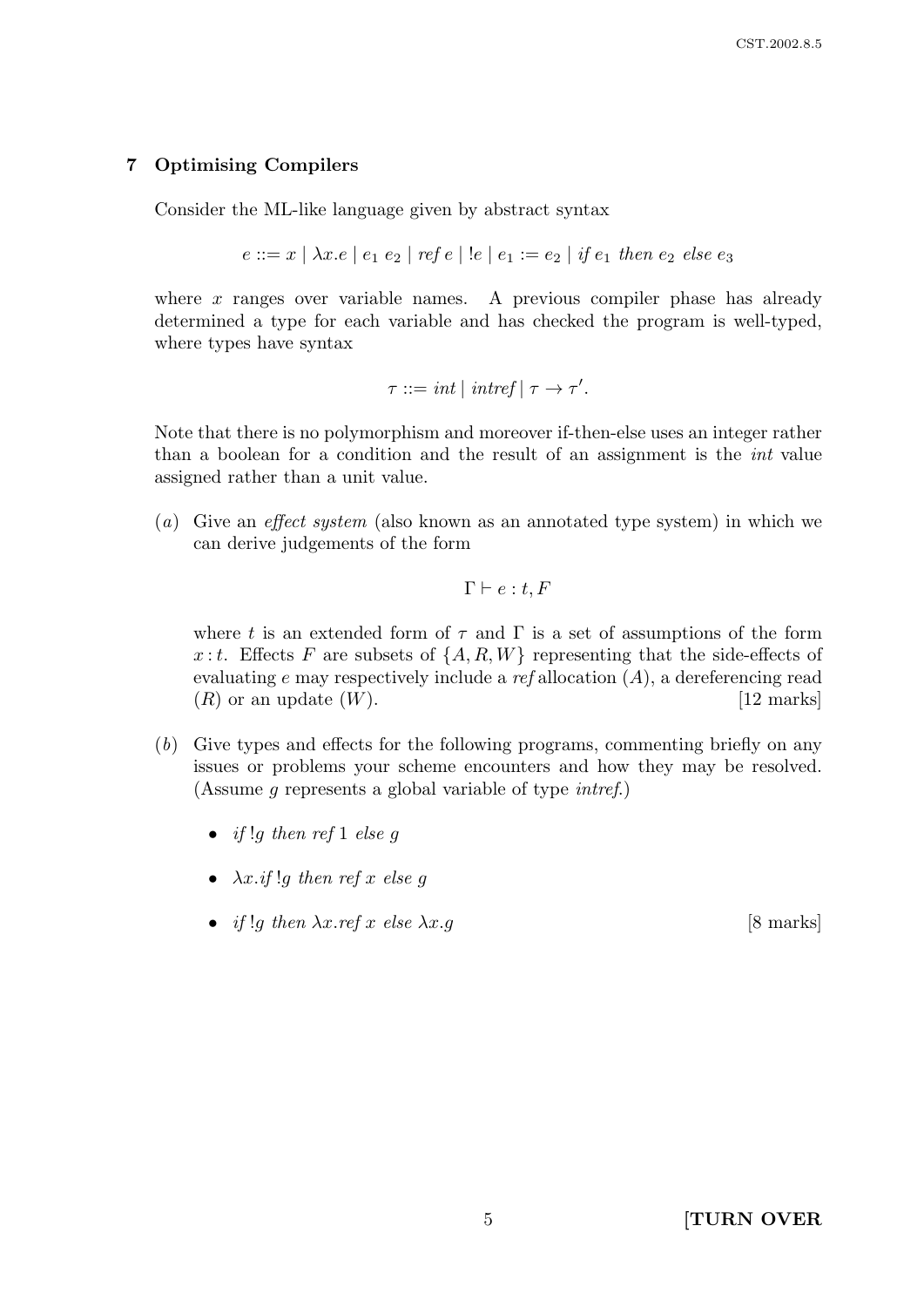## 8 Advanced Algorithms

- (a) Explain what is meant by the Kolmogorov Complexity  $K(n)$  of a natural number  $n$ . [5 marks]
- (b) Consider a graph of the function  $K(n)$  plotted against n:
	- $(i)$  Show that it is smooth, in the sense that for any n and fairly small value of k the value of  $K(n+k)$  will be quite close to the value of  $K(n)$ . [3 marks]
	- $(ii)$  Show that it is rough, in the sense that for any N there are two values of  $n_1$  and  $n_2$  between N and 2N such that  $K(n_1)$  is about  $2^{K(n_2)}$ , i.e. one has a complexity exponentially bigger than the other. [3 marks]
	- $(iii)$  Explain why the graph is bounded above by some straight line of the form  $n + c$  and comment on what the constant represents. [3 marks]
	- (iv) Explain why for any constant k there will be a value N such that  $n > N$ implies that  $K(n) > k$ . [3 marks]
	- (v) Demonstrate that there is no constant N such that  $n > N$  implies  $K(n) > \log \log \log n$ . [3 marks]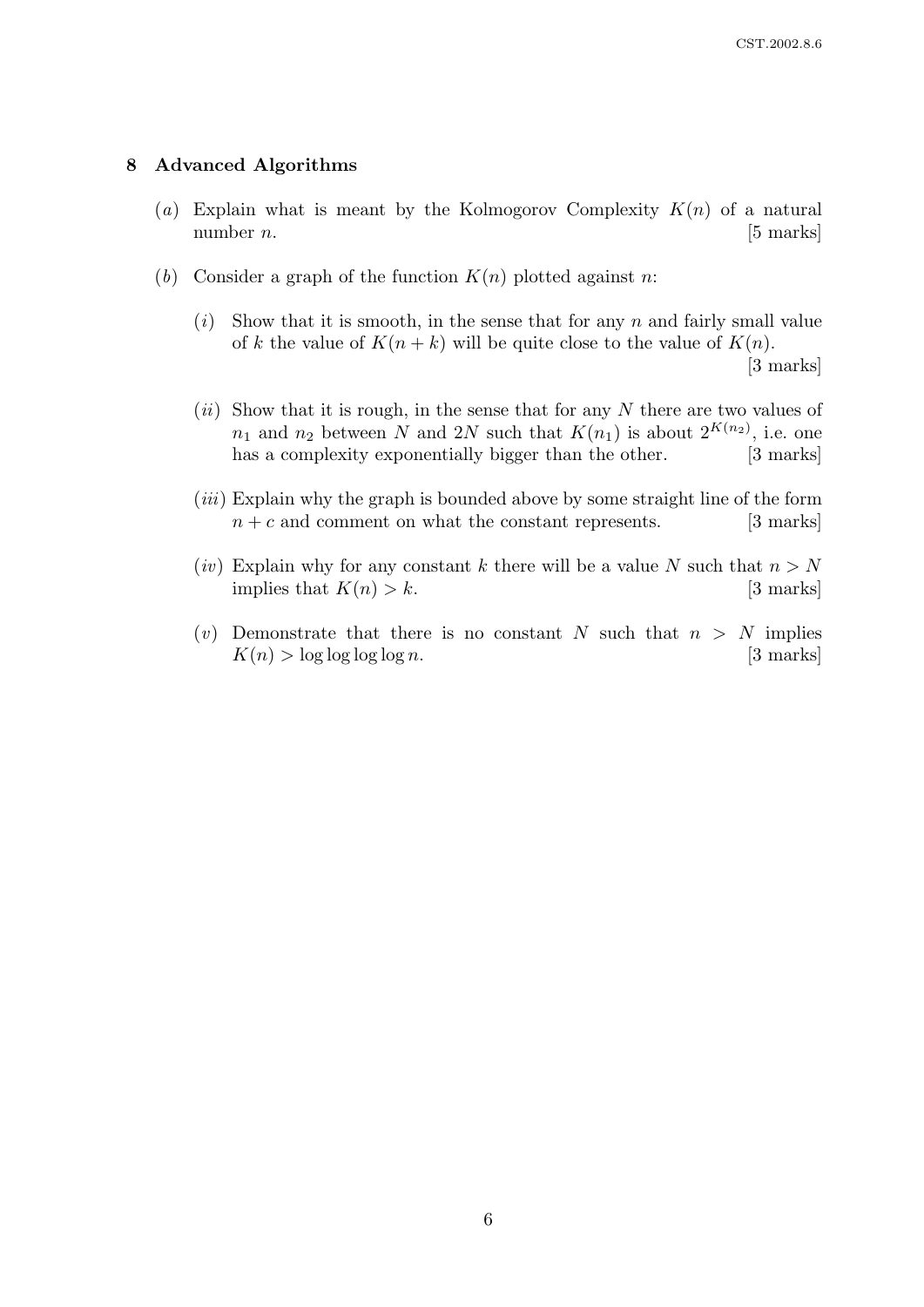## 9 Neural Computing

(a) Sketch a neural network that implements the following three operators for image analysis by demodulation, for purposes such as finding the important features in a face:

$$
g(x,y) = \int_{\alpha} \int_{\beta} e^{-\left((x-\alpha)^2 + (y-\beta)^2\right)/\sigma^2} \cos(\omega(x-\alpha)) I(\alpha,\beta) d\alpha d\beta
$$

$$
h(x,y) = \int_{\alpha} \int_{\beta} e^{-\left((x-\alpha)^2 + (y-\beta)^2\right)/\sigma^2} \sin(\omega(x-\alpha)) \ I(\alpha,\beta) \ d\alpha \ d\beta
$$

$$
A^{2}(x, y) = g^{2}(x, y) + h^{2}(x, y)
$$

where  $I(x, y)$  is the image,  $\omega$  is a parameter determining the approximate scale of the features being extracted, and  $A^2(x, y)$  is the nonlinear output of the neural network that highlights the primary features. [10 marks]

- (b) What is accomplished when such a network acts upon an image  $I(x, y)$ ? In the case that the image happens to be a face, why does the output  $A^2(x, y)$ detect the primary facial features? [4 marks]
- (c) Describe the effect of your neural network in terms of the two-dimensional spatial frequency domain. To what image structure is it most sensitive, as a function of frequency, and as a function of orientation? [3 marks]
- (d) Describe the neurobiological basis of your network in terms of the known properties of cells in the mammalian visual cortex. What is the name of the neurones that are described by the operators  $g(x, y)$  and  $h(x, y)$ ? What is the name of the class of neurones whose physiology is described by  $A^2(x, y)$ ? [3 marks]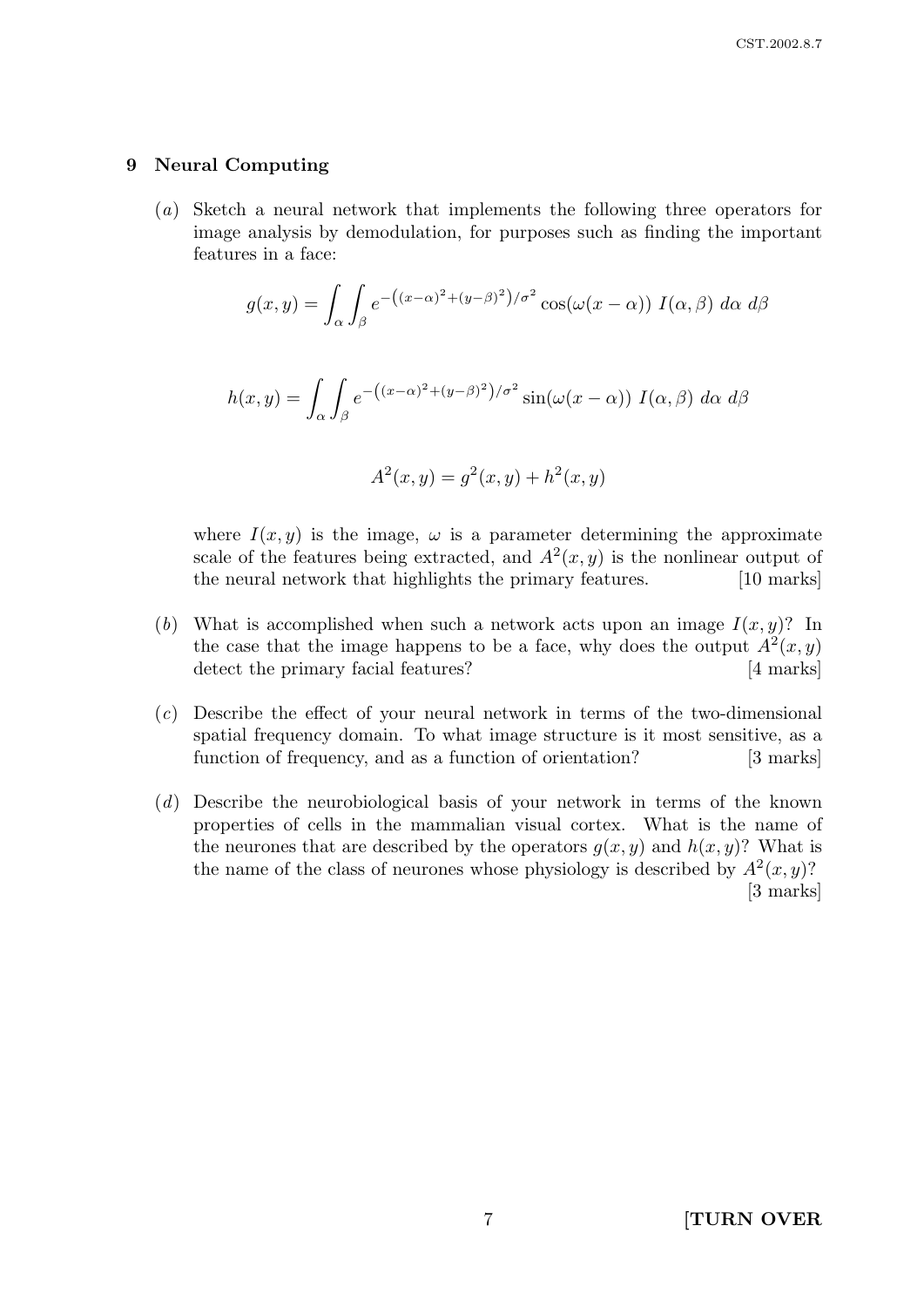#### 10 Comparative Architectures

- (a) Many statically-scheduled super-scalar processors have long pipelines. Explain why this is so. [4 marks]
- (b) What problems do such long pipelines introduce, and what techniques can be employed to reduce the penalty? [6 marks]
- (c) Explain how register score boarding is used to prevent data hazards.

[5 marks]

(d) What special difficulties does providing support for floating point over/underflow exceptions introduce? [5 marks]

#### 11 Numerical Analysis II

- (a) In the Chebyshev characterisation theorem, the best  $L_{\infty}$  approximation to  $f(x)$  over a closed finite interval by a polynomial  $p_{n-1}(x)$  of degree  $n-1$  has the property that the maximum error  $|e(x)|$  is attained at M distinct points  $\xi_j$  such that  $e(\xi_j) = -e(\xi_{j-1})$ . What is M? [2 marks]
- (b) Let  $x = m \times 2^k$  represent a normalised number in a floating-point Let  $x = m \times 2$  represent a normalised number in a notating-point<br>implementation. When computing  $\sqrt{x}$  show how the domain of the problem can be reduced to  $x \in [1, 4)$ . Find the coefficients a, b which minimise  $||e(x)||_{\infty}$ over [1, 4] where  $e(x) = ax + b - \sqrt{x}$ . [8 marks]
- (c) Taking full account of symmetry, describe the form of the best polynomial approximation  $p(x)$  to  $x^4$  over [−1, 1] by a polynomial of lower degree. Sketch  $x^4$  and  $p(x)$ , showing the extreme values of  $|e(x)|$  where  $e(x) = x^4 - p(x)$ . Hence compute the coefficients of  $p(x)$ . [10 marks]

#### 12 Specification and Verification I

- (a) Outline the steps involved in proving a specification  ${P}C{Q}$  using the method of verification conditions. [6 marks]
- (b) The familiar algorithm for generating verification conditions assumes that an annotation is added before a command  $C_2$  in a sequence  $C_1; C_2$  unless  $C_2$  is an assignment. Extend this algorithm so that no annotation is required if  $C_2$ is of the form IF B THEN  $X_1:=E_1$  ELSE  $X_2:=E_2$ . [6 marks]
- (c) Justify your extended algorithm by showing that if the verification conditions it generates from  $\{P\}$  C; IF B THEN  $X_1:=E_1$  ELSE  $X_2:=E_2\{Q\}$  are provable, then  $\vdash \{P\}$  C; IF B THEN  $X_1:=E_1$  ELSE  $X_2:=E_2\{Q\}.$  [8 marks]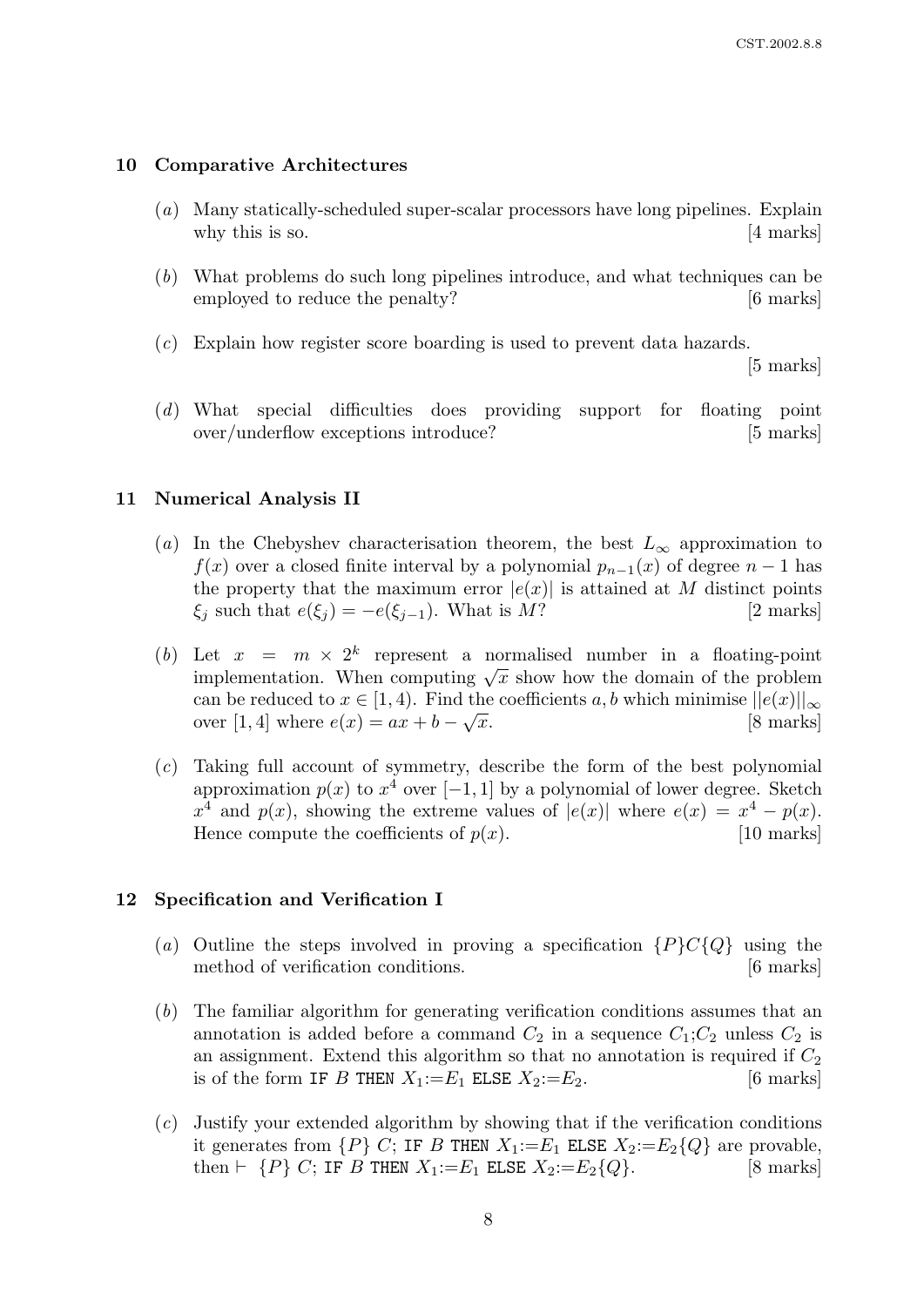#### 13 Computer Vision

The following very useful operator is often applied to an image  $I(x, y)$  in computer vision algorithms, to generate a related "image"  $q(x, y)$ :

$$
g(x,y) = \int_{\alpha} \int_{\beta} \nabla^2 e^{-\left((x-\alpha)^2 + (y-\beta)^2\right)/\sigma^2} I(\alpha,\beta) \, d\alpha \, d\beta
$$

where

$$
\nabla^2 = \left(\frac{\partial^2}{\partial x^2} + \frac{\partial^2}{\partial y^2}\right)
$$

- (a) Give the general name for this type of mathematical operator, and the chief purpose that it serves in computer vision. [2 marks]
- (b) What image properties should correspond to the zeroes of the equation, i.e. those points  $(x, y)$  in the image  $I(x, y)$  where the above result  $q(x, y) = 0$ ? [3 marks]
- (c) What is the significance of the parameter  $\sigma$ ? If you increased its value, would there be more or fewer points  $(x, y)$  at which  $q(x, y) = 0$ ? [3 marks]
- (d) Describe the effect of the above operator in terms of the two-dimensional Fourier domain. What is the Fourier terminology for this image-domain operator? What are its general effects as a function of frequency, and as a function of orientation? [4 marks]
- (e) If the computation of  $q(x, y)$  above were to be implemented entirely by Fourier methods, would the complexity of this computation be greater or less than the image-domain operation expressed above, and why? What would be the tradeoffs involved? [4 marks]
- (f) If the image  $I(x, y)$  has 2D Fourier Transform  $F(u, v)$ , provide an expression for  $G(u, v)$ , the 2D Fourier Transform of the desired result  $q(x, y)$  in terms of only the Fourier plane variables  $u, v, F(u, v)$ , and the above parameter  $\sigma$ .

[4 marks]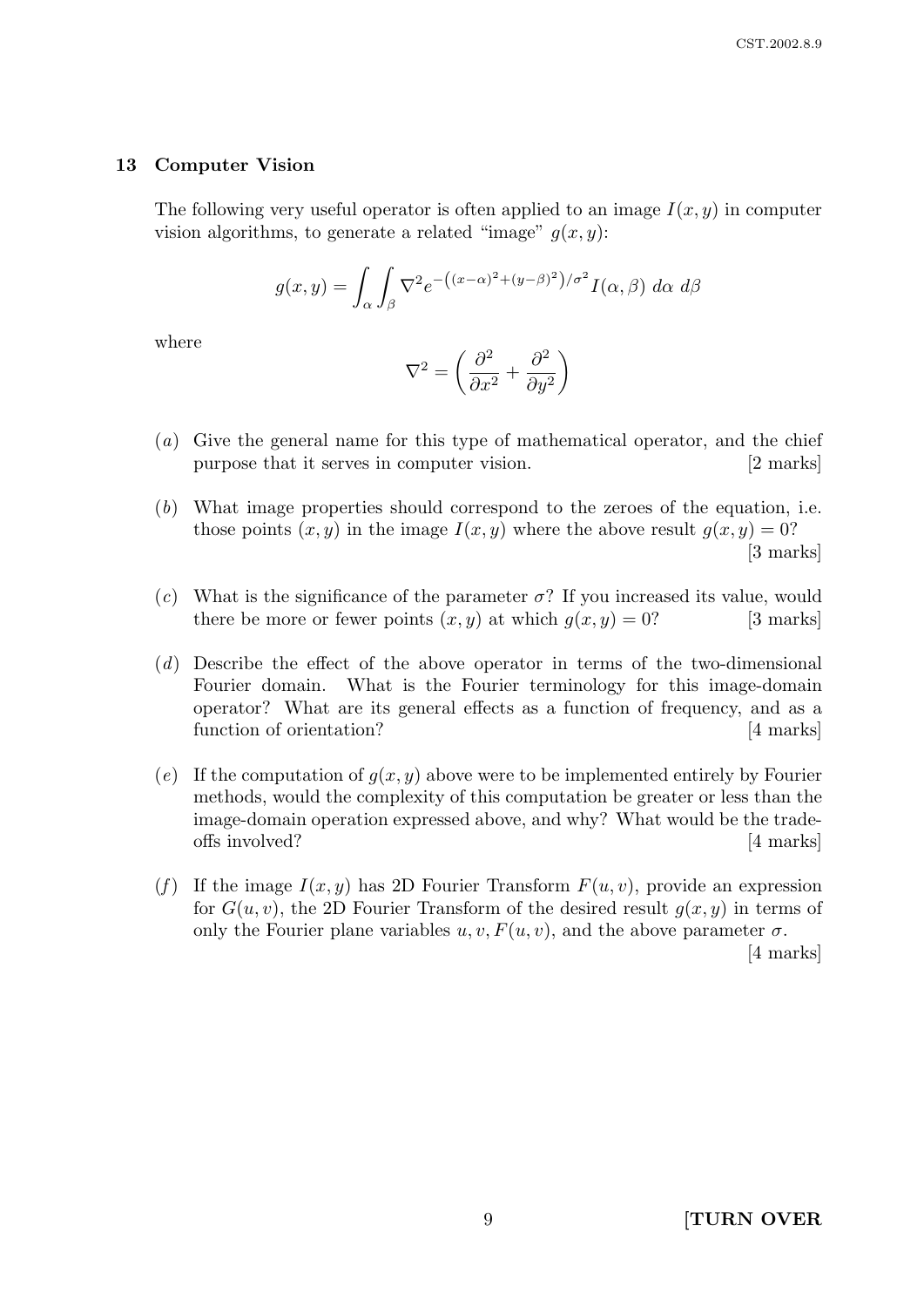# 14 Computer Systems Modelling

Consider an  $M/G/1$  queue.

- (a) What is the condition for the non-saturation of the server? [2 marks]
- (b) State the Pollaczek–Khintchine formula for the steady-state average number of customers in the system. [4 marks]
- (c) Suppose that Edward and Ursula are two applicants for a vacancy as a bank teller. It has been determined by empirical testing that Edward's service times are exponentially distributed with mean 0.9 minutes, while Ursula's are uniformly distributed between 0.8 and 1.2 minutes. It is known that customers arrive at the bank teller's window with inter-arrival times which are exponentially distributed and at the rate of 50 per hour.
	- (i) Can both applicants cope with the load?
	- $(ii)$  If so, which one should be employed so as to minimise the steady-state average number of customers present?

In both cases, justify your answer. [8 marks]

- (d) Given a sequence of pseudo-random numbers  $U_1, U_2, \ldots$  distributed uniformly between 0 and 1 explain briefly how to construct pseudo-random sequences for the inter-arrival times of bank customers and for the service times of both Edward and Ursula. [3 marks]
- (e) Briefly compare the advantages and disadvantages of the analytical queueing theory and the discrete event simulation approaches to determining performance measures by the above bank employer. [3 marks]